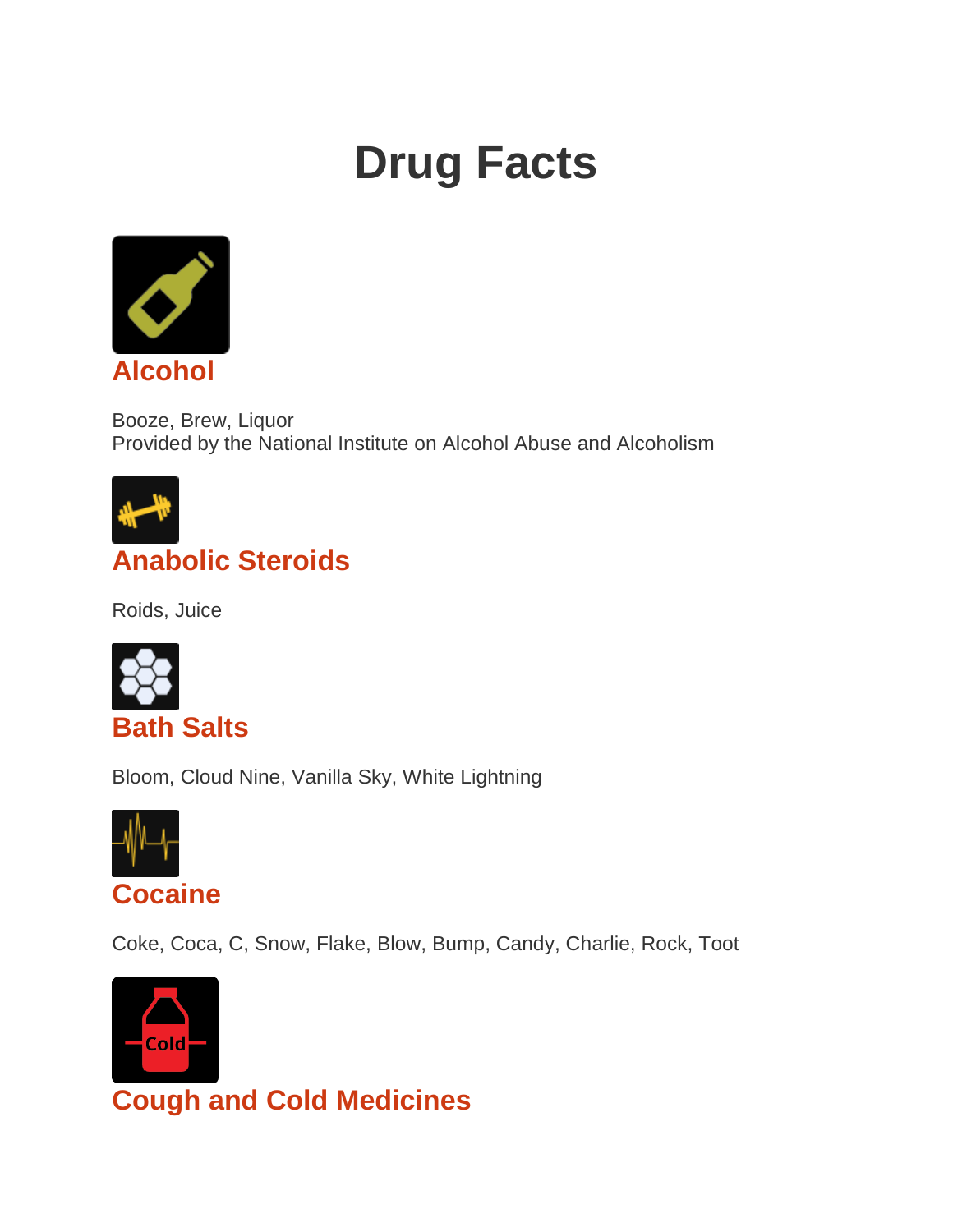Robotripping, Robo, Tussin, Triple C, Dex, Skittles, Candy, Velvet, Drank



Smack, Junk, H, Black tar, Ska, Horse



Laughing Gas, Snappers, Poppers, Whippets, Bold



#### **[Marijuana](https://teens.drugabuse.gov/taxonomy/term/395)**

Pot, Grass, Herb, Weed, Mary Jane, Reefer, Skunk



## **[MDMA \(Ecstasy or Molly\)](https://teens.drugabuse.gov/taxonomy/term/392)**

E, XTC, X, Adam, Hug, Beans, Clarity, Love Drug



Speed, Chalk, Tina, Ice, Crystal, Crank, Glass, Fire, Go Fast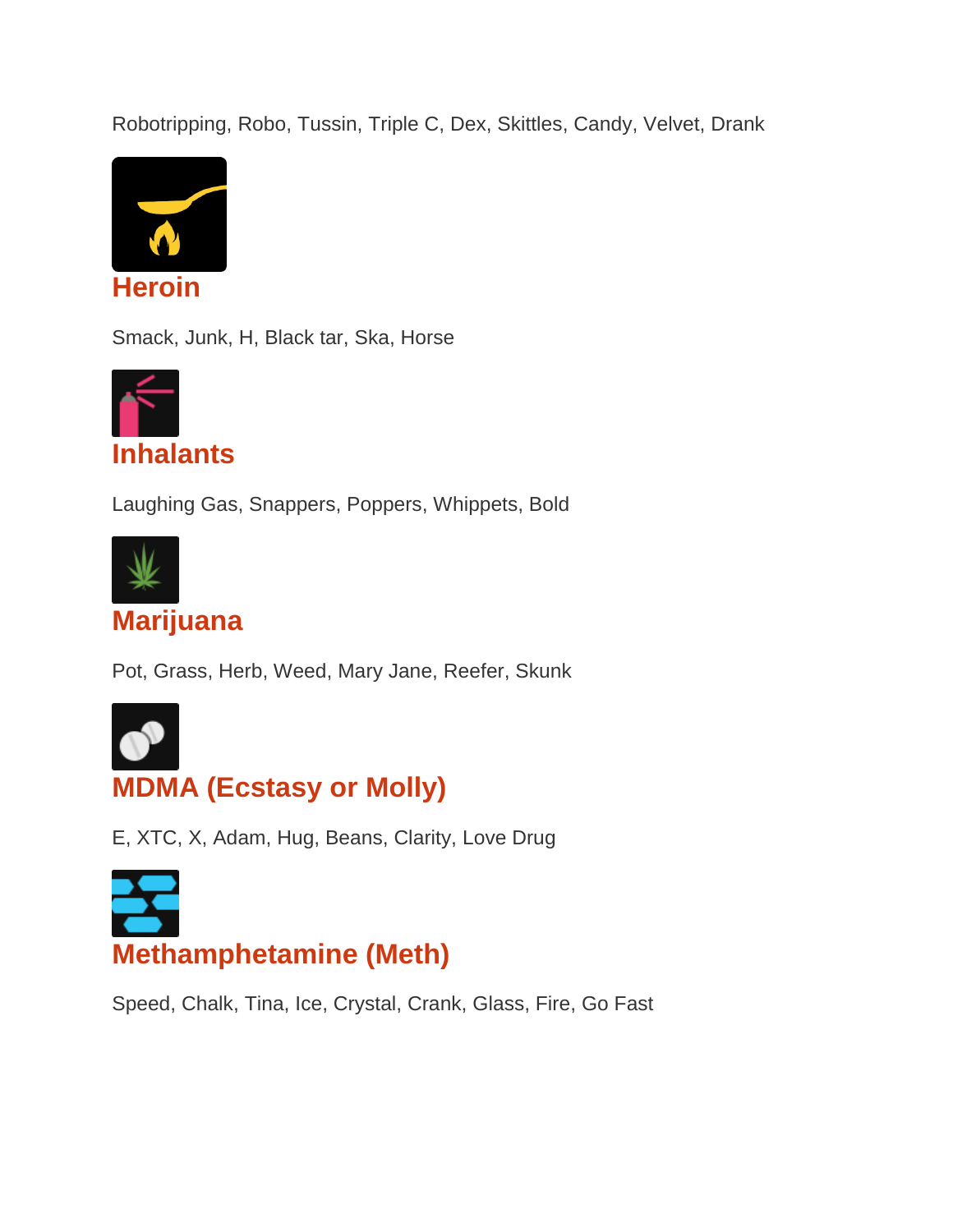

#### **[Prescription Drugs](https://teens.drugabuse.gov/taxonomy/term/396)**

Oxy, Percs, Vikes, Barbs, Reds, Candy, Tranks, Speed



#### **[Prescription Depressant Medications](https://teens.drugabuse.gov/taxonomy/term/402)**

Barbs, Reds, Red birds, Phennies, Tooies, Yellows, Yellow jackets; Candy, Downers, Sleeping pills, Tranks; A-minus, Zombie pills



## **[Prescription Stimulant Medications \(Amphetamines\)](https://teens.drugabuse.gov/taxonomy/term/397)**

Skippy, the Smart drug, Vitamin R, Bennies, Black beauties, Roses, Hearts, Speed, Uppers



# **[Prescription Pain Medications \(Opioids\)](https://teens.drugabuse.gov/taxonomy/term/403)**

Hillbilly heroin, Oxy, OC, Oxycotton, Percs, Happy pills, Vikes



#### **[Salvia](https://teens.drugabuse.gov/taxonomy/term/445)**

Salvia divinorum, Shepherdess's Herb, Maria Pastora, Sally-D, Ska Pastora